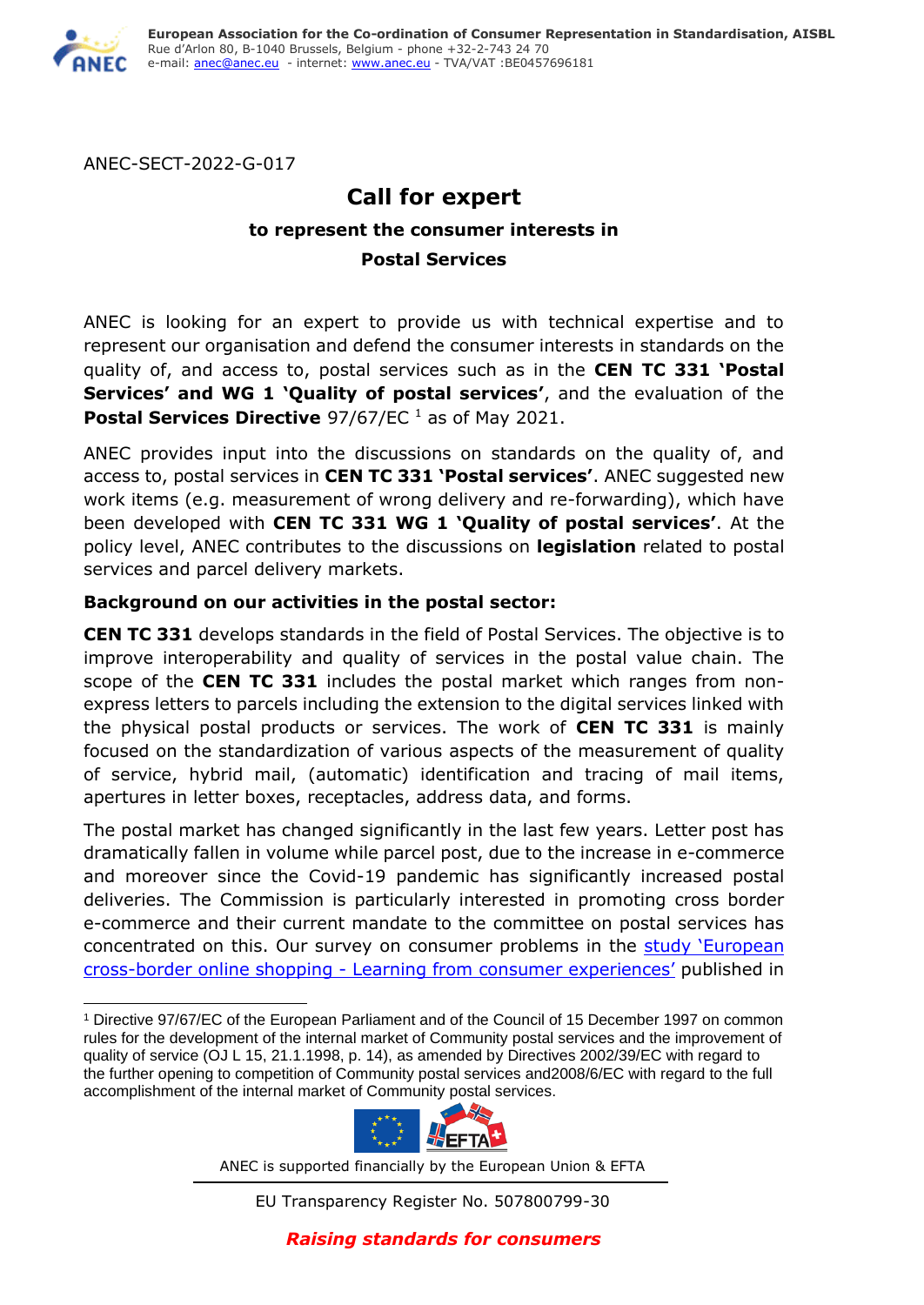December 2015 has helped to advise our input into this Committee. Following the results in our survey on consumer problems with parcel delivery, we have successfully incorporated 'mis-delivery' as a measurement in the current revision of EN 14012 Complaints standard finalised in March 2019.

We also successfully got a TR on 'damage', which our research showed was of consumer concern. As agreed, this has now been incorporated into the revision of the of EN 14012 complaints standard.

### Next steps:

The current objectives of **CEN/TC 331** are to elaborate or maintain standards on:

- input into the discussions on standards on the quality of, and access to, postal services;
- new work items, which are now under development with CEN TC 331 WG 1 relating to quality of services supported by ANEC.
- ANEC needs to decide our view on any proposals for a possible revision of the **Postal Service Directive**. The evaluation being published by the Commission in 2021<sup>2</sup>.
- E-commerce has, for the first time, introduced an environmental aspect into our considerations. ANEC will also need to make sure sustainability aspects are addressed in the next developments.

# **Profile of the expert:**

- $\Box$  Understanding of the Postal Sector;
- $\Box$  Knowledge of consumer needs related to postal services and e-commerce;
- $\Box$  Interest in standardisation;
- $\Box$  Interest in consumer affairs;
- $\Box$  Strong communication and analytical skills;
- $\Box$  Proficiency in English as a working language;
- $\Box$  Willing to work on voluntary basis and travel (expenses reimbursed);

 $\Box$  No conflict of interest between the role as an ANEC Representative and other responsibilities or work undertaken.

*Raising standards for consumers*

<sup>&</sup>lt;sup>2</sup> EC Evaluation and Fitness Check Roadmap: [https://ec.europa.eu/info/law/better-regulation/have](https://ec.europa.eu/info/law/better-regulation/have-your-say/initiatives/11965-Report-on-the-Application-and-Evaluation-of-the-Postal-Services-Directive)[your-say/initiatives/11965-Report-on-the-Application-and-Evaluation-of-the-Postal-Services-Directive](https://ec.europa.eu/info/law/better-regulation/have-your-say/initiatives/11965-Report-on-the-Application-and-Evaluation-of-the-Postal-Services-Directive)